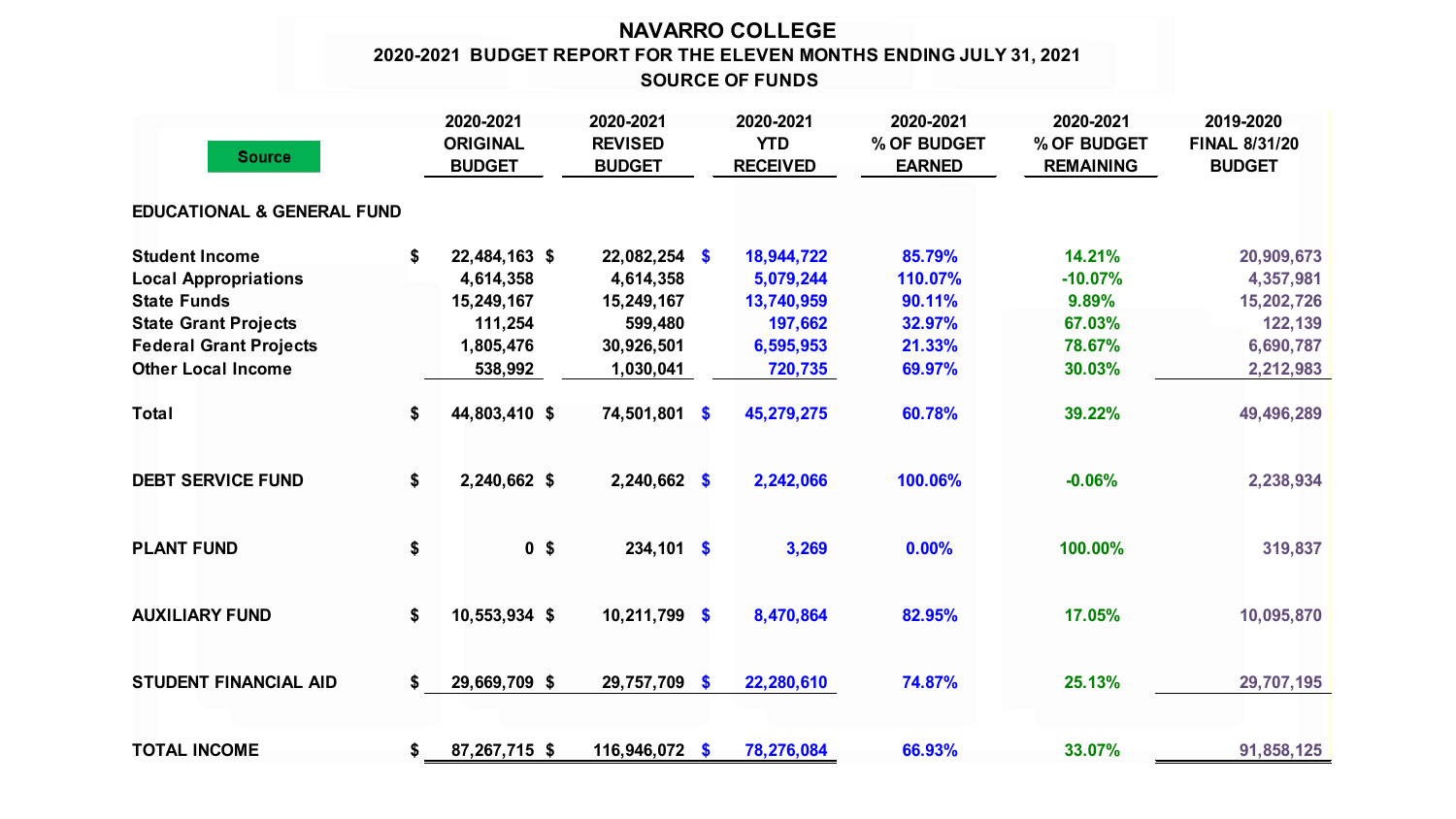## **NAVARRO COLLEGE 2019-2020 BUDGET REPORT FOR THE ELEVEN MONTHS ENDING JULY 31, 2020 SOURCE OF FUNDS**

| <b>Source</b>                         |    | 2019-2020<br><b>ORIGINAL</b><br><b>BUDGET</b> | 2019-2020<br><b>REVISED</b><br><b>BUDGET</b> |           | 2019-2020<br><b>YTD</b><br><b>RECEIVED</b> | 2019-2020<br>% OF BUDGET<br><b>EARNED</b> | 2019-2020<br>% OF BUDGET<br><b>REMAINING</b> |  |
|---------------------------------------|----|-----------------------------------------------|----------------------------------------------|-----------|--------------------------------------------|-------------------------------------------|----------------------------------------------|--|
| <b>EDUCATIONAL &amp; GENERAL FUND</b> |    |                                               |                                              |           |                                            |                                           |                                              |  |
| <b>Student Income</b>                 | \$ | 22,186,176 \$                                 | $20,909,673$ \$                              |           | 20,615,487                                 | 98.59%                                    | 1.41%                                        |  |
| <b>Local Appropriations</b>           |    | 3,868,321                                     | 4,357,981                                    |           | 4,635,159                                  | 106.36%                                   | $-6.36%$                                     |  |
| <b>State Funds</b>                    |    | 15,202,726                                    | 15,202,726                                   |           | 13,757,155                                 | 90.49%                                    | 9.51%                                        |  |
| <b>State Grant Projects</b>           |    | 155,935                                       | 115,354                                      |           | 85,993                                     | 74.55%                                    | 25.45%                                       |  |
| <b>Federal Grant Projects</b>         |    | 2,212,462                                     | 6,690,787                                    |           | 2,802,698                                  | 41.89%                                    | 58.11%                                       |  |
| <b>Other Local Income</b>             |    | 479,350                                       | 2,212,983                                    |           | 1,741,168                                  | 78.68%                                    | 21.32%                                       |  |
| <b>Total</b>                          | \$ | 44,104,970 \$                                 | 49,489,504                                   | <b>S</b>  | 43,637,660                                 | 88.18%                                    | 11.82%                                       |  |
| <b>DEBT SERVICE FUND</b>              | \$ | 2,238,934 \$                                  | $2,238,934$ \$                               |           | 2,254,430                                  | 100.69%                                   | $-0.69%$                                     |  |
| <b>PLANT FUND</b>                     | \$ | 0 <sup>5</sup>                                | 319,837 \$                                   |           | 445,179                                    | 0.00%                                     | 100.00%                                      |  |
| <b>AUXILIARY FUND</b>                 | \$ | 10,422,427 \$                                 | 10,095,870                                   | $\bullet$ | 8,253,066                                  | 81.75%                                    | 18.25%                                       |  |
| <b>STUDENT FINANCIAL AID</b>          | \$ | 29,707,195 \$                                 | 29,707,195 \$                                |           | 25,451,821                                 | 85.68%                                    | 14.32%                                       |  |
|                                       |    |                                               |                                              |           |                                            |                                           |                                              |  |
| <b>TOTAL INCOME</b>                   | \$ | 86,473,526 \$                                 | $91,851,340$ \$                              |           | 80,042,156                                 | 87.14%                                    | 12.86%                                       |  |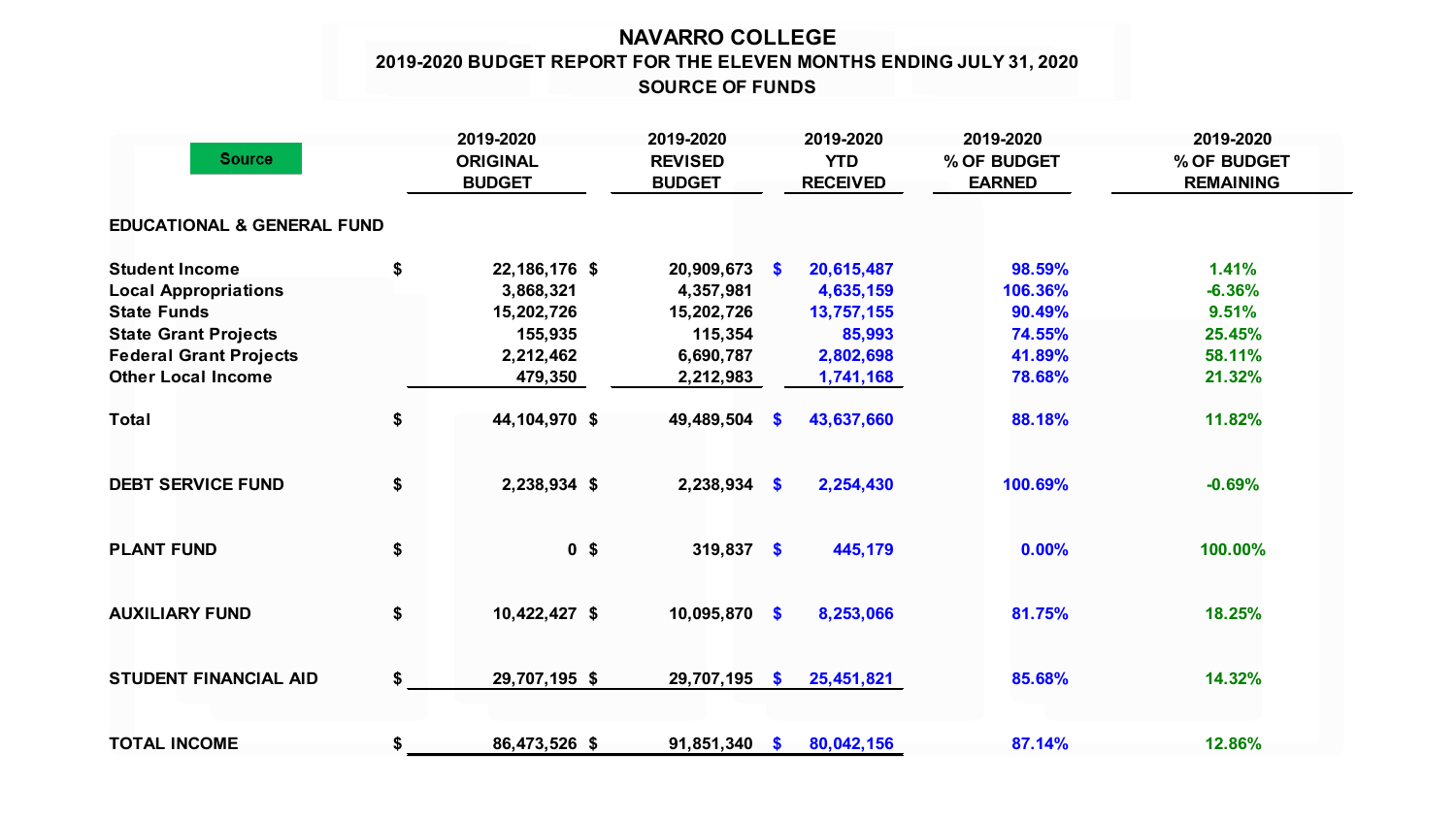## **NAVARRO COLLEGE 2020-2021 BUDGET REPORT FOR THE ELEVEN MONTHS ENDING JULY 31 , 2021 DISBURSEMENT OF FUNDS**

|                                           | 2020-2021                        | 2020-2021                       | 2020-2021                     |               |                               | 2020-2021                      | 2020-2021                       | 2019-2020                             |
|-------------------------------------------|----------------------------------|---------------------------------|-------------------------------|---------------|-------------------------------|--------------------------------|---------------------------------|---------------------------------------|
| <b>Disbursement</b>                       | <b>ORIGINAL</b><br><b>BUDGET</b> | <b>REVISED</b><br><b>BUDGET</b> | <b>YTD</b><br><b>EXPENSED</b> |               | 2020-2021<br><b>OBLIGATED</b> | % OF BUDGET<br><b>EXPENDED</b> | % OF BUDGET<br><b>REMAINING</b> | <b>FINAL 8/31/20</b><br><b>BUDGET</b> |
| <b>EDUCATIONAL &amp; GENERAL FUND</b>     |                                  |                                 |                               |               |                               |                                |                                 |                                       |
| <b>General Administration</b>             | \$<br>2,192,645 \$               | 2,304,218 \$                    | 1,939,330                     | \$            | 194,886                       | 92.62%                         | 7.38%                           | 2,107,626                             |
| <b>Student Services</b>                   | 3,776,017                        | 3,666,870                       | 2,668,991                     |               | 394,591                       | 83.55%                         | 16.45%                          | 3,501,082                             |
| <b>General Institutional</b>              | 4,862,135                        | 4,478,905                       | 3,672,800                     |               | 423,639                       | 91.46%                         | 8.54%                           | 4,652,753                             |
| <b>Instructional Administration</b>       | 1,445,011                        | 1,437,501                       | 1,104,576                     |               | 100,338                       | 83.82%                         | 16.18%                          | 1,395,697                             |
| <b>Staff Benefits</b>                     | 7,168,132                        | 7,168,132                       | 5,715,540                     |               | 485,398                       | 86.51%                         | 13.49%                          | 6,236,252                             |
| <b>Resident Instruction:</b>              |                                  |                                 |                               |               |                               |                                |                                 |                                       |
| Academic                                  | 6,794,475                        | 6,723,314                       | 5,851,392                     |               | 386,732                       | 92.78%                         | 7.22%                           | 7,238,511                             |
| Career                                    | 6,307,742                        | 6,293,967                       | 5, 164, 759                   |               | 564,394                       | 91.03%                         | 8.97%                           | 6,062,073                             |
| <b>Planetarium</b>                        | 76,603                           | 77,842                          | 71,768                        |               | 5,813                         | 99.66%                         | 0.34%                           | 82,672                                |
| <b>Museum</b>                             | 155,520                          | 156,368                         | 114,847                       |               | 11,946                        | 81.09%                         | 18.91%                          | 172,979                               |
| <b>Events</b>                             | 65,063                           | 60,898                          | 66,416                        |               | 8,005                         | 122.21%                        | $-22.21%$                       | 93,448                                |
| Library                                   | 467,816                          | 469,220                         | 422,091                       |               | 32,029                        | 96.78%                         | 3.22%                           | 472,602                               |
| <b>Community Services</b>                 | 2,000                            | 2,000                           | 11,371                        |               | 89                            | 573.00%                        | -473.00%                        | 1,700                                 |
| <b>Plant Maintenance &amp; Operations</b> | 4,049,309                        | 4,094,323                       | 2,845,405                     |               | 589,774                       | 83.90%                         | 16.10%                          | 4,597,598                             |
| <b>Appropriations</b>                     | 5,679,816                        | 5,811,242                       | 4,614,321                     |               | 269,489                       | 84.04%                         | 15.96%                          | 6,064,782                             |
| <b>State Grant Projects</b>               | 111,254                          | 599,480                         | 182,489                       |               | 90,286                        | 45.50%                         | 54.50%                          | 122,139                               |
| <b>Federal Grant Projects</b>             | 1,615,845                        | 30,764,870                      | 6,996,198                     |               | 887,738                       | 25.63%                         | 74.37%                          | 6,495,349                             |
| <b>Local Grant Projects</b>               | 34,027                           | 392,651                         | 119,610                       |               | 163,679                       | 72.15%                         | 27.85%                          | 199,026                               |
| <b>Total</b>                              | \$<br>44,803,410 \$              | 74,501,801 \$                   | 41,561,904                    | \$            | 4,608,826                     | 61.97%                         | 38.03%                          | 49,496,289                            |
| <b>DEBT SERVICE FUND</b>                  | \$<br>2,240,662 \$               | $2,240,662$ \$                  | 2,055,514                     | $\mathbf{\$}$ | $\mathbf 0$                   | 91.74%                         | 8.26%                           | 2,238,934                             |
| <b>PLANT FUND</b>                         | \$<br>0 <sup>5</sup>             | $234,101$ \$                    | 105,518                       | \$            | $\mathbf 0$                   | 45.07%                         | 54.93%                          | 319,837                               |
| <b>AUXILIARY FUND</b>                     | \$<br>10,553,934 \$              | 10,211,799 \$                   | 7,117,739                     | \$            | 1,670,884                     | 86.06%                         | 13.94%                          | 10,095,870                            |
| <b>STUDENT FINANCIAL AID</b>              | \$<br>29,669,709 \$              | 29,757,709 \$                   | 22,953,185                    | $\mathbf{\$}$ | 16,500                        | 77.19%                         | 22.81%                          | 29,707,195                            |
| <b>TOTAL DISBURSEMENTS</b>                | \$<br>87,267,715 \$              | 116,946,072 \$                  | 73,793,860                    | S             | 6,296,210                     | 68.48%                         | 31.52%                          | 91,858,125                            |